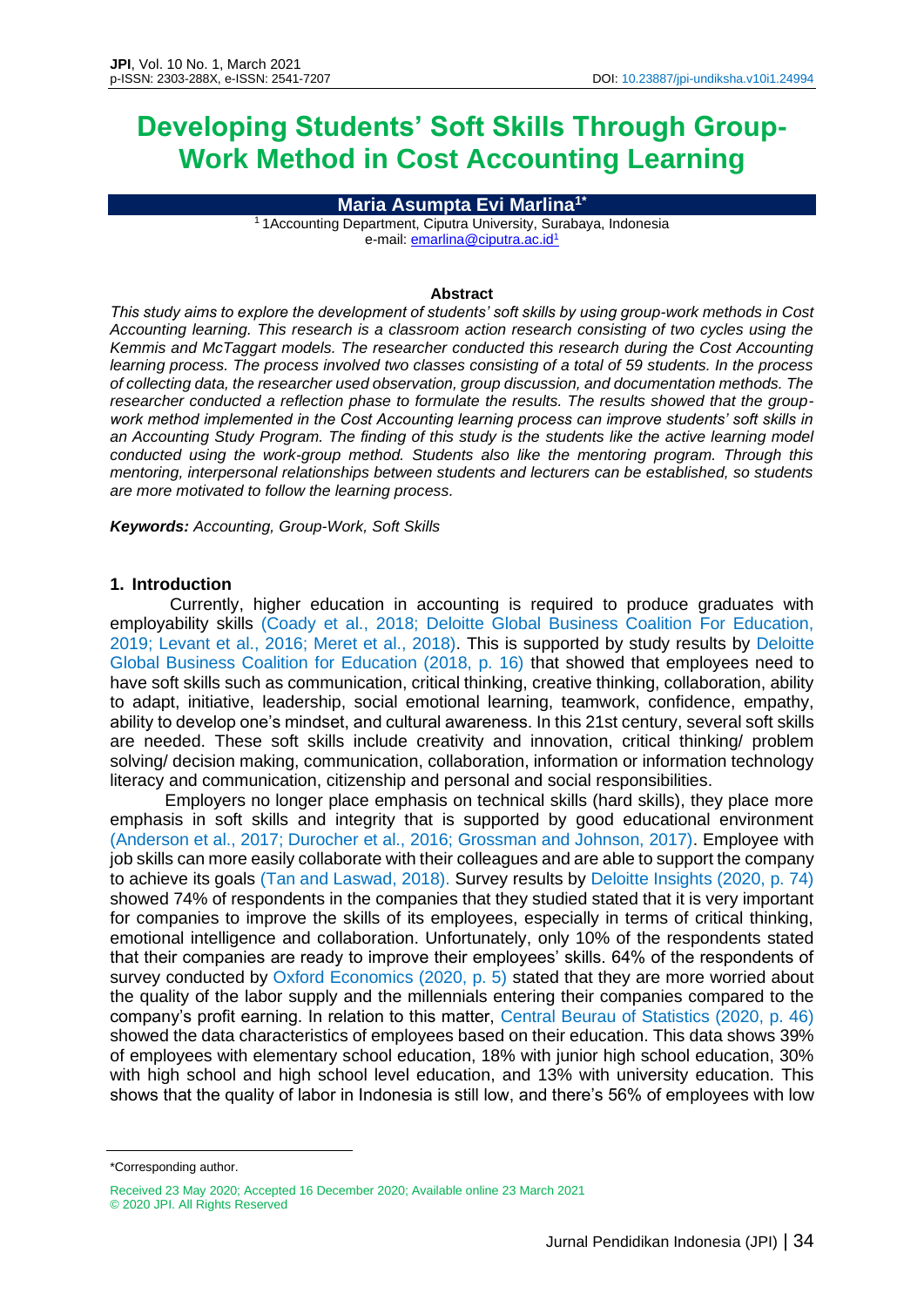educational level. Therefore, high education plays an important role in producing labor that can meet the qualifications required by the employers (Widiana and Sucidamayanti, 2017).

In order to fulfill the labor qualification demand, thus, the learning process in higher level accounting education uses various study methods (Alshurafat et al., 2020; Gioiosa and Kinkela, 2019; Ibrahim et al., 2018; Mustofa and Hidayah, 2020; Wildan et al., 2019). One example of the learning model used in the current education is active learning model. Active learning model provides opportunity for students to be actively involved, increasing interest, and increasing learning motivation during the duration of the learning period (Sugahara and Dellaportas, 2018; Widiana and Sucidamayanti, 2017). Active learning method requires lecturers to be more innovative and creative in creating meaningful learning, so that the students are able to improve their competency to achieve the learning outcome (Widiana et al., 2018). This research uses soft skills definition stated by Deloitte Global Business Coalition for Education (2018, p. 16). Soft skills is a personal attribute, social skill, and ability to communicate that supports relationship and interpersonal interactions with others. Soft skills need to be continuously trained (Fisher, 2019) so that it will not become rusty and it will stick to a person's personality and will stay wherever the person goes, and can be used in any job. Therefore, education plays an important role in preparing the workforce, be it in terms of hard skills or soft skills.

Accounting education is tightly related with business activities. Therefore, accountants are required to not only be good at accounting concepts, but also required to have managerial skills, such as communication and interpersonal skills, as well as critical, analytical and strategic thinking skills (Douglas and Gammie, 2019). Therefore, in order to prepare accounting labors to compete in the global workforce, higher level accounting educations need to provide the right accounting education. Therefore, Cost Accounting subject should also use active and creative learning model (Sugahara and Dellaportas, 2018). This enables lecturers to use various learning methods that can improve students' hard skills and soft skills simultaneously (Robinson et al., 2018; Shatto and Erwin, 2016). Lecturers involved students in learning the concepts of Cost Accounting. This process is aimed to enrich students' knowledge, or can be said as improving students' hard skills (Dolce et al., 2020; Levant et al., 2016; Papageorgiou and Callaghan, 2020). Aside from developing hard skills competency, lecturers involve students to try to apply the concept of Cost Accounting in business activities. Through the process of applying those concepts, lecturers expect that there will be an increase in the students' soft skills competencies (Dolce et al., 2020; Levant et al., 2016). This research is a two cycle classroom action research (Biott, 1983; Mckay and Marshall, 2001; Nyanjom, 2018; Shehata et al., 2019; Williams et al., 2019) using Kemmis and McTaggart model (Altrichter et al., 2002; Kemmis and McTaggart, 2014, p. 19). Kemmis and McTaggart proposed four stages in each action research cycle. The four stages are planning, execution, observation and reflection. Researcher conducted this study during the learning process of Cost Accounting study program in the second semester. This research involved a total of 59 students that were divided into two classes.

The goal of this research is to reveal the development of soft skills of accounting students in an accounting study program during the learning process of Cost Accounting through group-work method. Researcher used group-work method to develop students' soft skills. Through this method, lecturer placed students as if they are in the real world working environment, such that they are working in a team to achieve a common goal. Students will discuss amongst their fellow teammates in order to solve the problem they are facing. Each members of the team will indirectly sharpen their soft skills. They share knowledge, conduct social interaction, communicate, manage time, and finish assignments responsibly and effectively (Christensen et al., 2018; Shawver, 2020; Zedda et al., 2017). Group-work method requires students to become active learners (Adnan et al., 2019), so that the student will not only have academic skills (hard skills), but also soft skills. For group-work method to be applied effectively in accordance with the learning objective, during the learning process a mentor is needed (Nopriyeni et al., 2019; Teviotdale et al., 2017). Certainly, in this research, the lecturer also plays the role of mentor. The mentoring process can improve interpersonal relationship between the lecturer and the students. Through this process, the learning process of the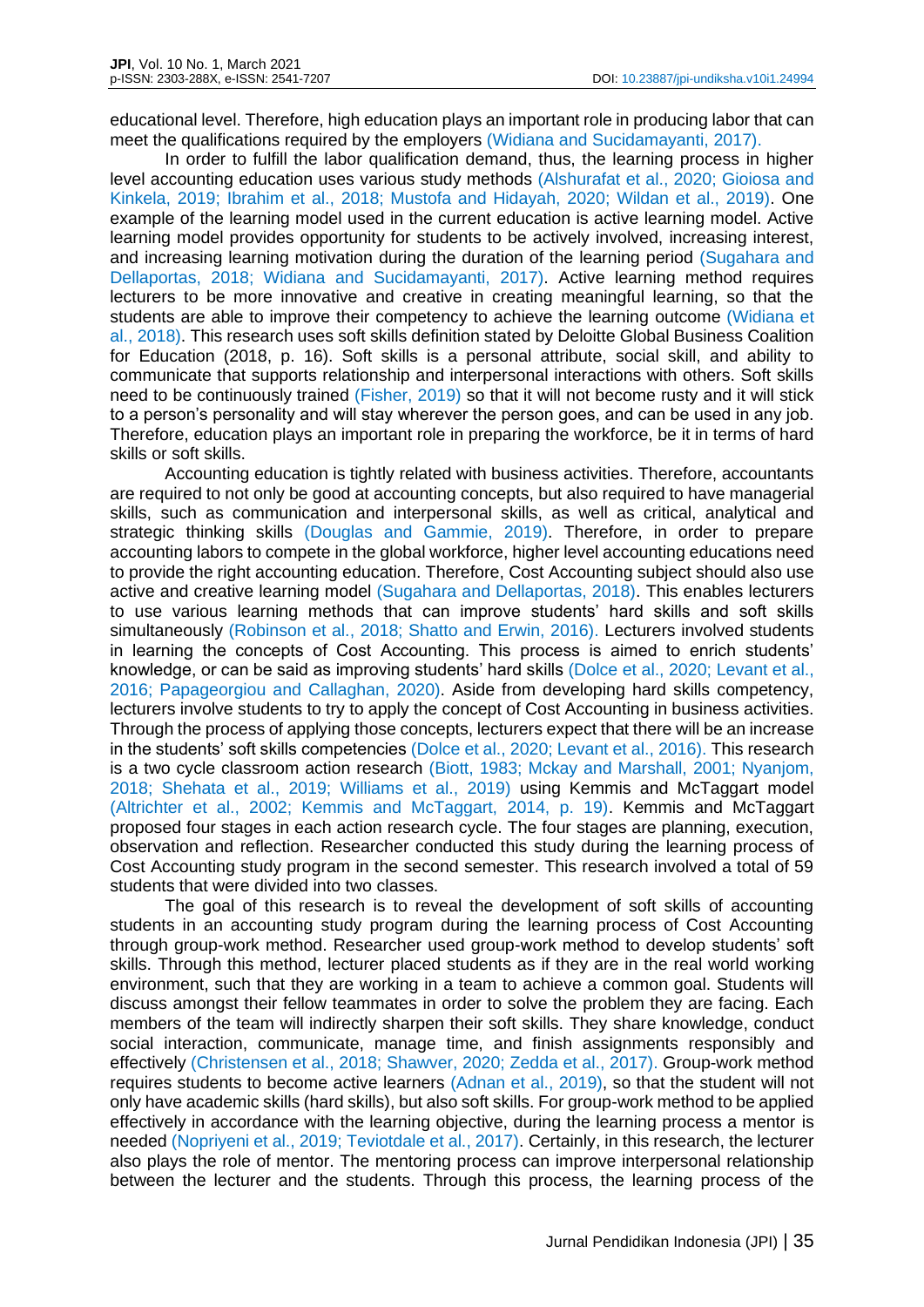students who are working as a team will be more directed. Similarly for lecturer, lecturer will understand better about the students' needs. The involvement of mentor can also reduce conflict within the team and mitigate free riding. Therefore, mentoring can motivate students to be active learners.

This study aims to explore the development of students' soft skills by using group-work methods in Cost Accounting learning.

# **2. Method**

This research used Kemmis and McTaggart four stages action research (Altrichter et al., 2002; Kemmis and McTaggart, 2014, p. 19). Researcher conducted the research process in the second semester, during the learning process of Cost Accounting course subject. The learning process involved two classes, which were class A and B. Class A consisted of 30 students, and Class B consisted of 29 students. The division the class was predetermined by the university. Researcher used two cycles classroom action research. The first cycle was conducted in the beginning of the semester until mid semester. In this research, the researcher was a lecturer teaching Cost Accounting course subject and also acted as a mentor. The research went through planning stages before the lecture sessions started.The planning stage was conducted by preparing the Semester Learning Plan (SLP). The SLP is equipped with assessment rubric and assignments for the students. The lecturer used the SLP that was approved by the Head of Accounting Study Program and the university's Teaching Learning Center team. In this first cycle, the lecturer determined the groupings for the students.

The researcher conducted implementation and observation stage on the third, fourth and fifth meeting. The lecturer acted as mentor, conduct mentoring for each teams over the course of the three weeks. During the mentoring process, the researcher conducted the activities that were previously planned and collected research data. The researcher conducted observation and held discussions within the groups during the mentoring process. The researcher used documentation data in the form of SLP and learning outcomes of each groups. Therefore, the researcher also did triangulation on the data obtained. The end of the first cycle is the reflection stage. The researcher conducted reflection based on the data obtained through observation process, team discussions, and documentation. Reflection was necessary to know whether the activities conducted in the first cycle was sufficient to answer the problem. If not, then the second cycle is needed. In this study, the researcher proceeded to conduct a second cycle as the first cycle was deemed insufficient to observe all the students' soft skills.

The second cycle was started with re-planning. The re-planning was conducted based on the reflection result from the first cycle, by still referring to the existing SLP. In this cycle, the students form the teams by themselves. The research process was conducted over the course of half of the end of the semester. The implementation and observation stages were conducted in the tenth, eleventh and twelfth, thirteenth, and fourteenth meetings. The lecturer conducted mentoring towards each groups. The aim of the mentoring was to ensure that each groups used Cost Accounting concept correctly and to minimize free riding. As in the first cycle, in this second cycle, the researcher collected data based on observation result, team discussions, and documentation. This was done also to fulfill the triangulation requirement. This research was conducted until the end of the second cycle. The reflection stage of second cycle was done at the end of observation process. Next, the researcher will elaborate the results of this research based on each stages in each cycles

## **3. Result and Discussion First Cycle**

The researcher conducted planning by preparing SLP, observation sheet, team discussion guide, and document list. The researcher used the SLP reviewed by the university's TLC team and approved by the Head of Accounting Study Program of the university. The SLP was equipped with assessment rubric, learning media (Micro, Small and Medium Enterprises (MSME) in an existing YouTube channel), and learning resources. Therefore, the learning plan has fulfilled the research data validity requirement.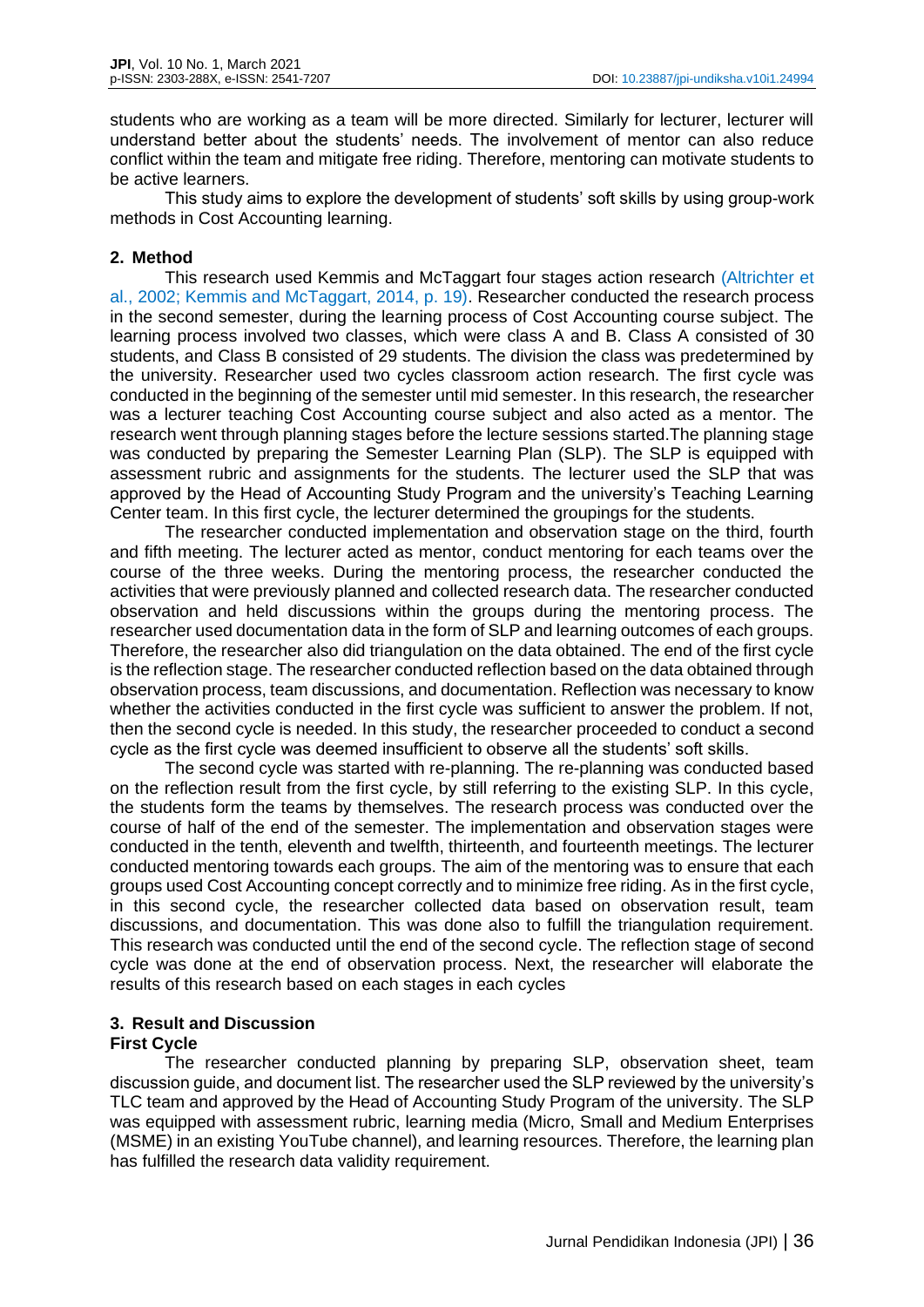To start the implementation process, the lecturer delivered the details of the SLP to all students, so that the students would know what to expect in the learning process and the learning outcome that would be achieved. Before the implementation and observation stage, the lecturer divided the students into several groups. Each groups consist of five students. Only one group consists of four students, since the number of students in Class B was only 29 students. Each groups have to consist of both males and females. By mixing the female and male students in the groups, the researcher hope that the experience gained by all groups will be more diverse (Adelopo et al., 2017). The researcher used five members in each groups to minimize conflict, since decisions can be made by deciding based on majority vote. Through this method, decisions with the majority vote can be used as the group's decision. Five members in each groups is neither too many or too few, and the researcher was still able to observe the performance of each members in depth. When the researcher acted as mentor, this number was also not an obstacle to the mentoring process. In the next process, the lecturer gave instructions to each groups to observe and identify the types of cost in MSME activities. Students observed the MSME activities available in the YouTube channel that was previously determined by the lecturer.

During the observation process, the researcher observed the soft skills of each members. While conducting observation, the researcher also used group discussion to collect data. Group discussion was done simultaneously with mentoring process. The discussion was conducted three times, on the third, fourth and fifth week. The researcher used the documentation data of the students' assignment results in the form of the presentation results of each groups. In the reflection stage, the researcher analyzed and evaluated the results from the observation stage. Based on the result of observation, group discussion, and documentation, the researcher found that the group work method with instructions of watching the types of cost in MSME through YouTube channel can improve students' soft skills. Below are the soft skills that were developed during the learning process, presented in the table.

| <b>Soft Skills according to Deloitte Global</b><br><b>Business Coalition for Education</b> | Not developed | <b>Developed</b> |
|--------------------------------------------------------------------------------------------|---------------|------------------|
| Communication                                                                              |               |                  |
| Critical thinking                                                                          |               |                  |
| Creative thinking                                                                          |               |                  |
| Collaboration                                                                              |               |                  |
| Ability to adapt                                                                           |               |                  |
| Initiative                                                                                 |               |                  |
| Leadership                                                                                 |               |                  |
| Emotional and social learning                                                              |               |                  |
| Teamwork                                                                                   |               |                  |
| Confidence                                                                                 |               |                  |
| Empathy                                                                                    |               |                  |
| Ability to develop mindset                                                                 |               |                  |
| <b>Cultural awareness</b>                                                                  |               |                  |

**Table 1.** Development of Soft Skills in Cycle 1

Table 1 shows that there were only several soft skills studied that were developed in the first cycle. Those soft skills are communication, collaboration, ability to adapt, leadership, social and emotional learning, teamwork and empathy. In the reflection stage, researcher also found that majority of the students involved in the Cost Accounting learning process chose to work on assignment in groups. There were three types of group members selection desired by the students. Below is a table displaying the types of group selection.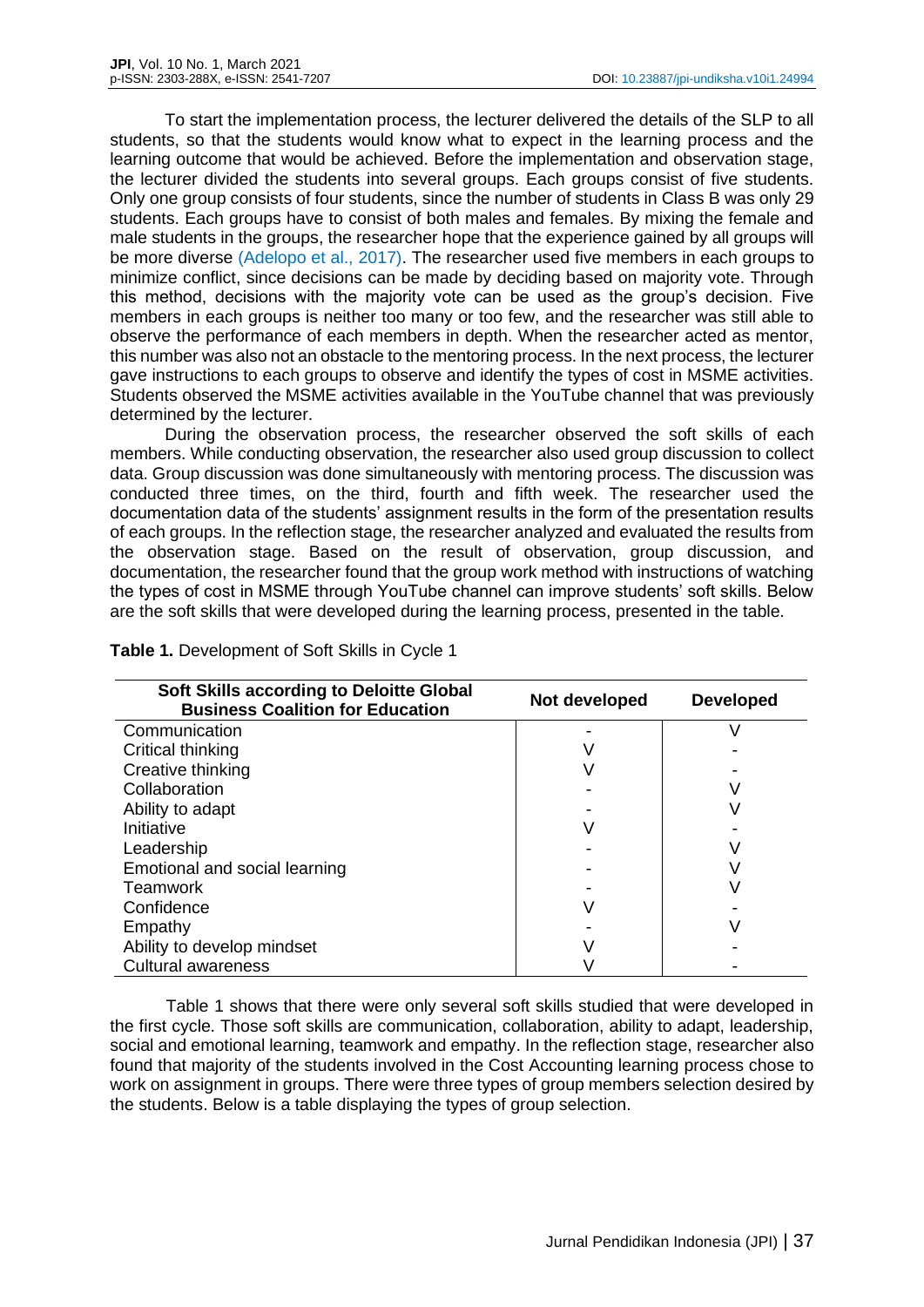| Group members selection method         | <b>Percentage of students</b> |
|----------------------------------------|-------------------------------|
| Choose their own group members         | 66 %                          |
| Lecturer choose the group members      | 19%                           |
| Choose on their own or by the lecturer | 15%                           |

#### **Table 2.** Percentage of students in group members selection

Table 2 shows the percentage of students in terms of group members selection method. First, 66% of students would like to choose their own group members. Second, 19% of students would like the lecturer to choose for them. Third, 15% of the students do not mind having to choose their own group members or have the lecturer choose for them.

The result of the research in the first cycle did not show any improvement in several soft skills such as critical thinking, creative thinking, initiative, confidence, ability to develop mindset, and cultural awareness. This might be due to the instruction given by the lecturer, which as only to identify the types of cost that might occur in MSME through YouTube channel. This instruction was not able to be used as a mean to explore the development of several soft skills that were yet to be detected. Therefore, the researcher continued the research by conducting the second cycle stage.

## **Second Cycle**

In the second cycle, based on the existing SLP and based on the result of the reflection form the first cycle, the researcher planned instruction that is intended to further explore the students' soft skills development. The lecturer instructed the students to form their own groups, with the same criteria as the first cycle, which were that each group had to consist of five members consisting of both male and female students. The lecturer assigned the groups to do direct observation on an MSME. This observation was intended to identify the Cost Accounting problem that existed in the MSME with the final goal of creating a mobile application plan that can help resolve the MSME's problem.

The implementation and observation process was conducted from the tenth to fourteenth week. Each week the lecturer conducted mentoring for each groups in Class A and Class B. On the tenth and eleventh weeks, students identified the problem in the MSME related to Cost Accounting. On the twelfth and thirteenth weeks, the students finished the prototype planning for a mobile application design that is ready to be made into application. During the mentoring process, the lecturer ensured that the Cost Accounting concepts used by the students were correct, and ensured that all the groups could collaborate well. During each mentoring, the groups brought a daily journal. The daily journal was used to present the process underwent by the groups and to record the discussion results during the mentoring process. During the mentoring process, the researcher conducted observation and group discussion to delve into the development of each students' soft skills.

The result of reflection in the second cycle showed that there was a development in the students' soft skills when working on the project using group-work method. The students' soft skills developed in the first cycle were even more improved upon undergoing the learning process in the second cycle. There were also other soft skills that were developed during the learning process of the second cycle, which were critical thinking, creative thinking, initiative, confidence, ability to develop mindset, and cultural awareness, as shown in table 3.

| <b>Soft Skills according to</b><br><b>Deloitte Global Business</b><br><b>Coalition for Education</b> | Not developed            | <b>Developed</b> |
|------------------------------------------------------------------------------------------------------|--------------------------|------------------|
| Communication                                                                                        | $\overline{\phantom{0}}$ |                  |
| Critical thinking                                                                                    | $\overline{\phantom{a}}$ |                  |
| Creative thinking                                                                                    | $\overline{\phantom{a}}$ |                  |
| Collaboration                                                                                        | -                        |                  |

**Table 3.** Development of soft skills in cycle 2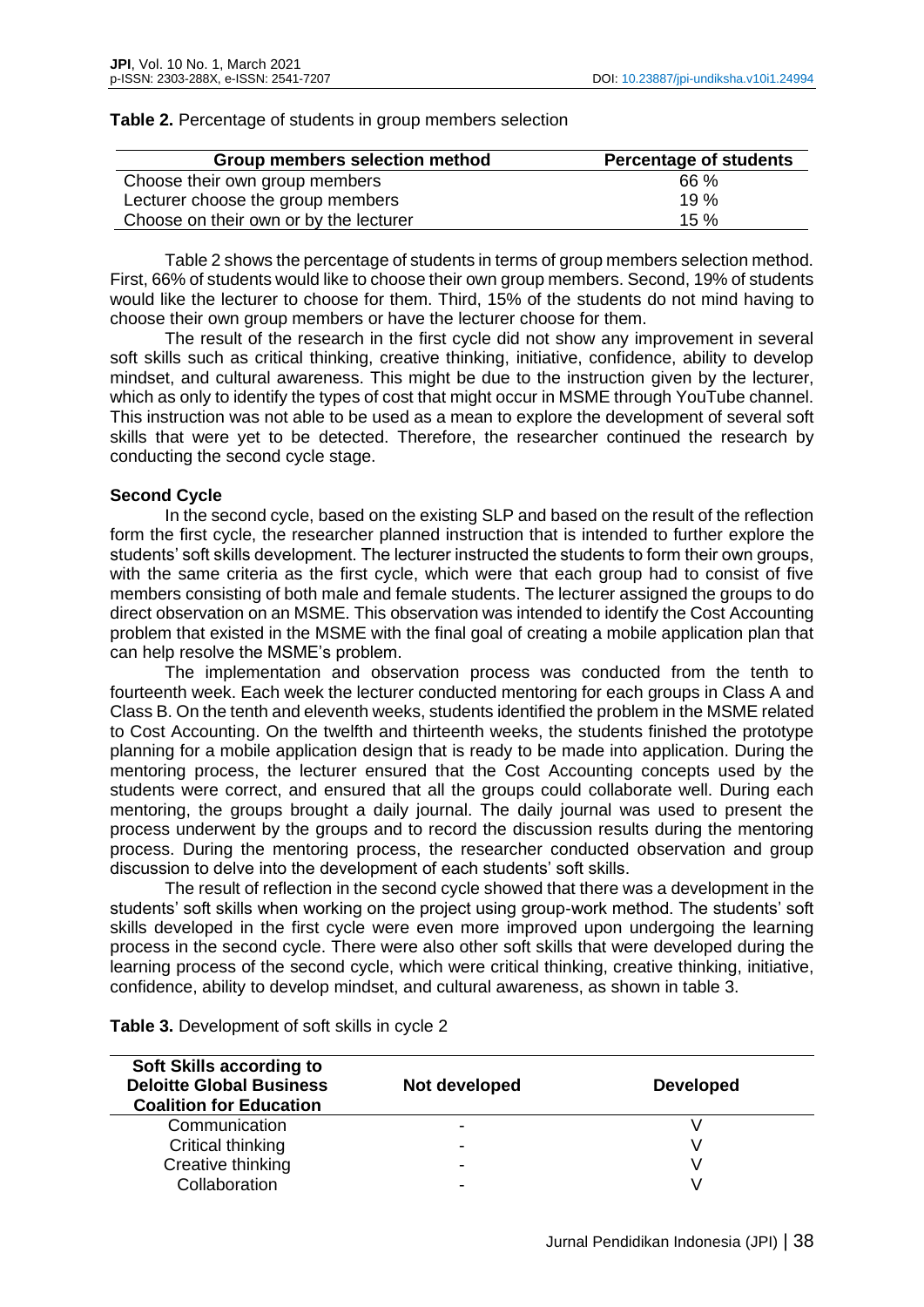| Soft Skills according to<br><b>Deloitte Global Business</b><br><b>Coalition for Education</b> | Not developed | <b>Developed</b> |  |
|-----------------------------------------------------------------------------------------------|---------------|------------------|--|
| Ability to adapt                                                                              |               |                  |  |
| Initiative                                                                                    |               |                  |  |
| Leadership                                                                                    |               |                  |  |
| <b>Emotional and social</b><br>learning                                                       |               |                  |  |
| Teamwork                                                                                      |               |                  |  |
| Confidence                                                                                    |               |                  |  |
| Empathy                                                                                       |               |                  |  |
| Ability to develop mindset                                                                    |               |                  |  |
| <b>Cultural awareness</b>                                                                     |               |                  |  |

Table 3 shows that all soft skills studied was developed at the end of the second cycle. Soft skills that were developed in the first cycle were even more developed in the second cycle. Other soft skills that were developed in the second cycle are critical thinking, creative thinking, initiative, confidence, ability to develop mindset, and cultural awareness. All of those soft skills were developed when they conducted direct observation on the MSME.

In the reflection stage of the second cycle, the researcher discovered several opinions from the students regarding the learning model. There were three groups of students' opinions that differs from the active learning model implemented in the research, as presented in table 4 below.

**Table 4.** Percentage of students' opinions regarding learning methods

| <b>Learning Methods</b>                 | <b>Percentage of Students</b> |
|-----------------------------------------|-------------------------------|
| Active learning                         | 90%                           |
| Conventional learning                   | 8%                            |
| Mix of active and conventional learning | 2%                            |

Table 4 shows that the first group consisting of 90% of the students liked active learning model. The second group, 8% of the students stated that they prefer conventional learning method (teacher centered learning). The third group, 2% of the students preferred a mix of active and conventional learning.

When the classroom action research process was conducted, since the planning process of the first cycle until the final stage of data collection in the second cycle, there were many cases encountered related to the learning process using group work method. In order for the learning process to achieve the learning outcome, the lecturer had to prepare a detailed SLP. Detailed SLP includes not just the learning material for each meetings, but also the learning method that will be used during the learning process. Aside from that, the lecturer had to also prepare the types of assignments that is most ideal to support the achievement of the learning outcome.The learning outcome of the Cost Accounting course subject in this research is for the student to be able to apply accounting information in start up business laboratory based on the financial aspects and cost accounting concepts in a group. This outcome requires the students to have both the appropriate hard skills and soft skills.

The selection of learning method and assignments should also take into consideration the characteristics of the students participating in the learning process. Selecting the learning method according to the students' characteristics can increase their motivation to participate in the learning process. In this research, it was shown that majority of the students prefer active learning method. This method makes the student more motivated in participating in the learning process since it gives them opportunity to implement the concepts and knowledge in the real business world. This motivation was also build through the mentoring process by the lecturer that improved interpersonal relationship.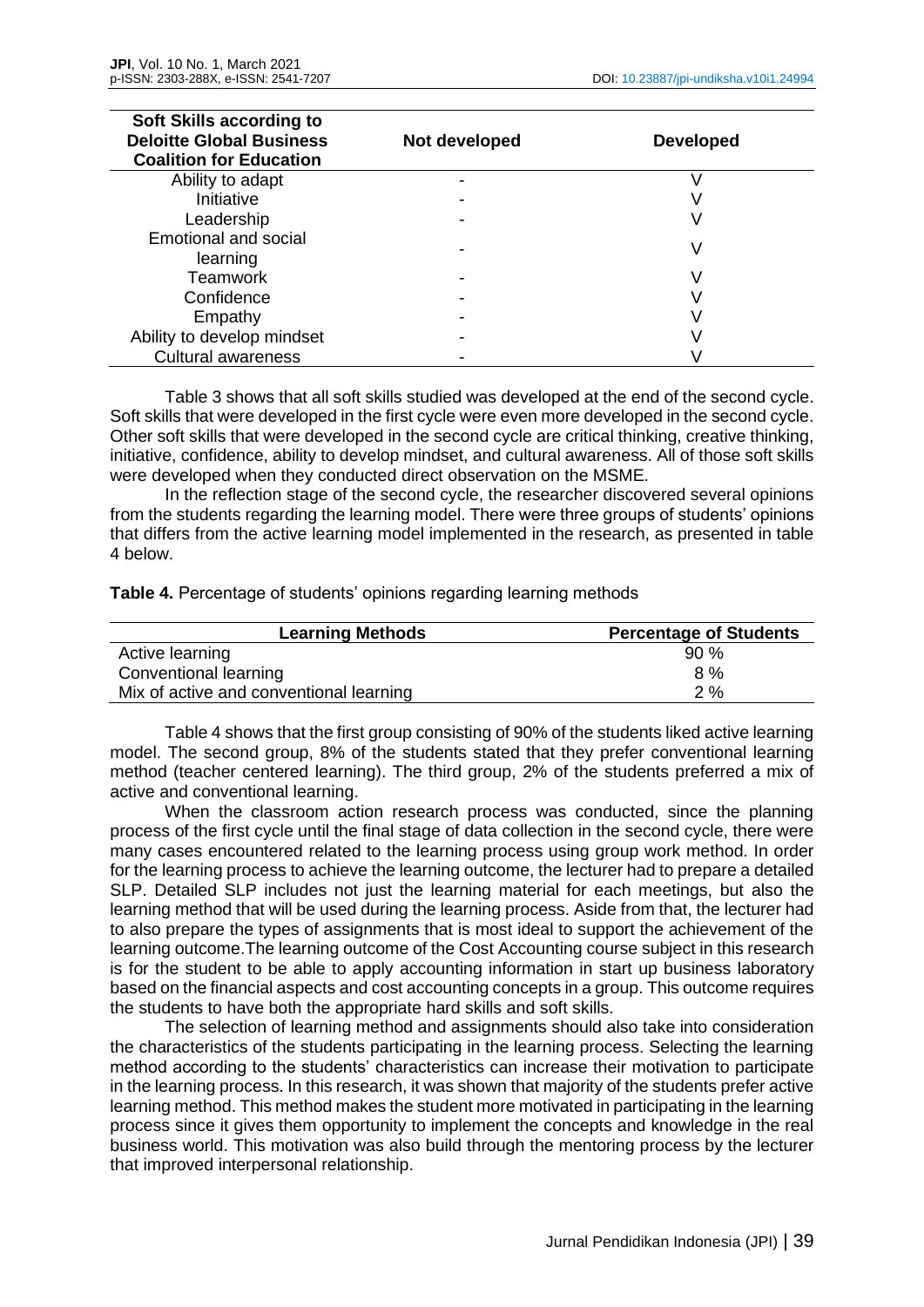Aside from increasing students' motivation to participate in the learning process, the right selection of learning method can improve the students' soft skills. The assignments in the first cycle required the students to, while working in groups, determine the types of cost in the MSME business activities. This assignment only required the ability to identify cost and was done in group. The soft skills developed during the assignment, as shown in table 1, were soft skills related to group management, which are communication, collaboration, ability to adapt, leadership, social and emotional learning, teamwork and empathy.

The soft skills were developed as the students were working in a group. They were careful to prevent any misunderstanding among the group members. The leader and the members were able to collaborate to achieve the group's goal, which was to finish a good report. They showed that their time management skills have also improved. This could be confirmed during mentoring. They were never late and their daily journals were also complete, as per the assessment rubric's requirement. The group members also tried to help each other and to complement each others' weaknesses. This showed that the leadership skills of each group leaders have also improved.

Based on the reflection result of the first cycle, the researcher found that the students have three different opinions about forming the group. This is shown in table 2. The first group prefer the group to be selected by students themselves. They prefer that since they already know their fellow group members. They expressed that they were able to understand the characteristics of each of the members, and they were more comfortable in communicating. The students' opinion was confirmed by the observation and group discussions conducted by the researcher. It was apparent that several students were uncomfortable being placed in groups that were predetermined by the lecturer. They had a hard time communicating and collaborating. There were group members that did not fulfil the group's target, and they were uncomfortable in giving reprimands. Several students were not sufficiently motivated to accomplish the tasks. There were even members who expressed that they would like to be removed from their teams since they were not able to collaborate with fellow team member.These conditions were also apparent when the groups were presenting their results. As an example, the researcher encountered students who were always able and enthusiastic in answering their classmates' questions, but there were also students who were always silent throughout the team's presentation.

The opinion of the second group is that they would like the lecturer to select the groups. The reason why they chose that is that they trust their lecturer. They felt that the lecturer has his/her own assessment on the students' characteristics. Therefore, when the lecturer formed the group, it would be more balanced in terms of the competency levels of the students in a group. Based on this, the group's performance is expected to be better. Even with this method, in the beginning of the learning process, they also had to be able to adapt, learn to communicate well, and control their own ego. A student even mentioned that it was challenging to do since it could train their soft skills. A student even suggested to form his/her own group with only three members. The student proposed this since he/she felt that if there are five members in the group, there are too many opinions in the group, and this can easily trigger conflict.

The third group feels that they were do not mind having to select their own group members or have the lecturer select for them. They feel that the two different group formation methods have its own strengths and weaknesses. If they select their own members, they are able to communicate more comfortably with the members but there is a possibility that it will be hard to collaborate with friends that they've known for long. If the members were preselected by the lecturer, they can get a group with balanced competency but they need to adapt with new friends that they were not well acquainted with yet. This group is more focused towards finishing the task. If all members of the group agree to finish the task well, then the result will be good.

The result of the first cycle prompted the researcher to conduct the second cycle of the research, to further explore the students' soft skills. The assignment of the second cycle required students to work in groups and submit a mobile application plan to solve a Cost Accounting problem encountered by the MSME. The reflection result of the second cycle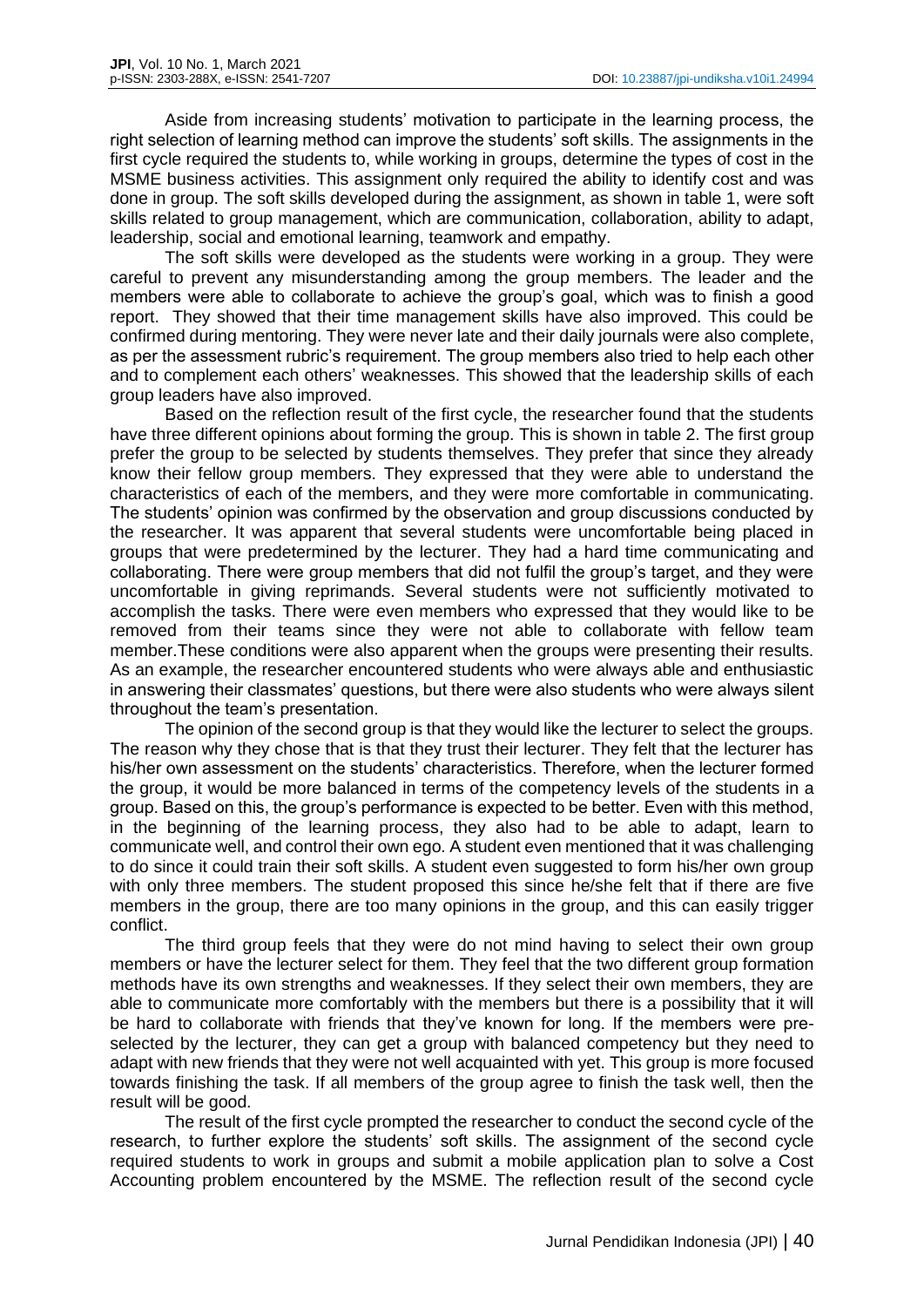shows that this assignment was able to result in the development of other soft skills, which are critical thinking, creative thinking, initiative, confidence, mindset development and cultural awareness. Soft skills that were developed in the first cycle were even more developed in the second cycle. This was due to the fact that the students chose their own groupmates. They were more motivated to work on the assignment with their groupmates. They were more comfortable in communicating. Soft skills were also further developed when they conduct direct observation to the MSME. They realized that good communication was needed when visiting the MSME. They had to uphold ethics, and their cultural awareness also developed. When communicating with those older than them, they had to be more careful and polite. The students were also more motivated in doing the task, since they were able to solve the problem faced by the MSME. This shows that their empathy have also improved.

The development of the soft skills critical thinking, creative thinking, and problem solving skills in the second cycle happened simultaneously. This happened because the students were asked to propose solution for the problem faced by the MSME related to Cost Accounting, in the form of mobile application plan. The process of problem identification was then followed by the ideation process of the mobile application planning, which required the students to create an easy-to-use application. The observation process in the fields enabled the students to be more creative in making the questions list. The students realized that they had to be able to adapt to the MSME's condition so that they could be able to explore the problem better and come up with a solution for the problem. Since the application plan had to be related to Cost Accounting concept, they had to think critically to come up with a detailed plan of the application so that it did not deviate from the core concept and could still be used to overcome the problem faced by the MSME.

They felt that the assignment facilitate the students to experience becoming an accountant in the real world. They could directly apply the concept of Cost Accounting in real business. They identified the MSME's problem, then they looked for solution for the problem. They stated that to solve the problem, they used several resources. Aside from using the resources based on the lecturer's direction during the mentoring, they explored the internet and consulted with other parties with expertise in business related to MSME that they were working with. This process shows that they students were able to individually learn to achieve the group's goal. This is in accordance with research result by Ali and Narayan (2019), that showed that the students' learning independence improved after they were given the opportunity to finish a task with their groupmates.

When giving the assignment, the lecturer also had to involve the students to determine how they finish the assignment. In this research, it was found that majority of the students prefer to finish the assignment with the group of their own choosing. Using that method, the students become more responsible in finishing the assignment. This research is in accordance with research by Teviotdale et al. (2017). That study showed that students need to be involved in determining how the assignment is done. The students were given the opportunity to choose their own groupmates. This was intended to give the students transparency and fairness that can improve the students' motivation to learn. This research result is not in accordance with research results by Dyball et al. (2010), that showed that majority of students do not like working on assignments in groups. This is because the group dynamics was low and there was no sufficient mentoring facility.

Mentoring required by the students is mentoring that can generate dialogue to incite the soft skills related to logical thinking in finishing the task. In accordance with that research, the results of this research show that students become more motivated in following the learning process since they are able to receive mentoring from the lecturer that was able to involve interpersonal relationship.

During the mentoring process, the students were more unrestrained and were able to discuss with the lecturer and their groupmates easily. The discussion was only focused on the problem faced by the group that was participating in the mentoring process. Therefore, the group-work method used in the Cost Accounting course subject learning was able to develop the students' soft skills, and therefore the learning outcome could be achieved using that method, supported by the right SLP and mentoring process. This is supported by research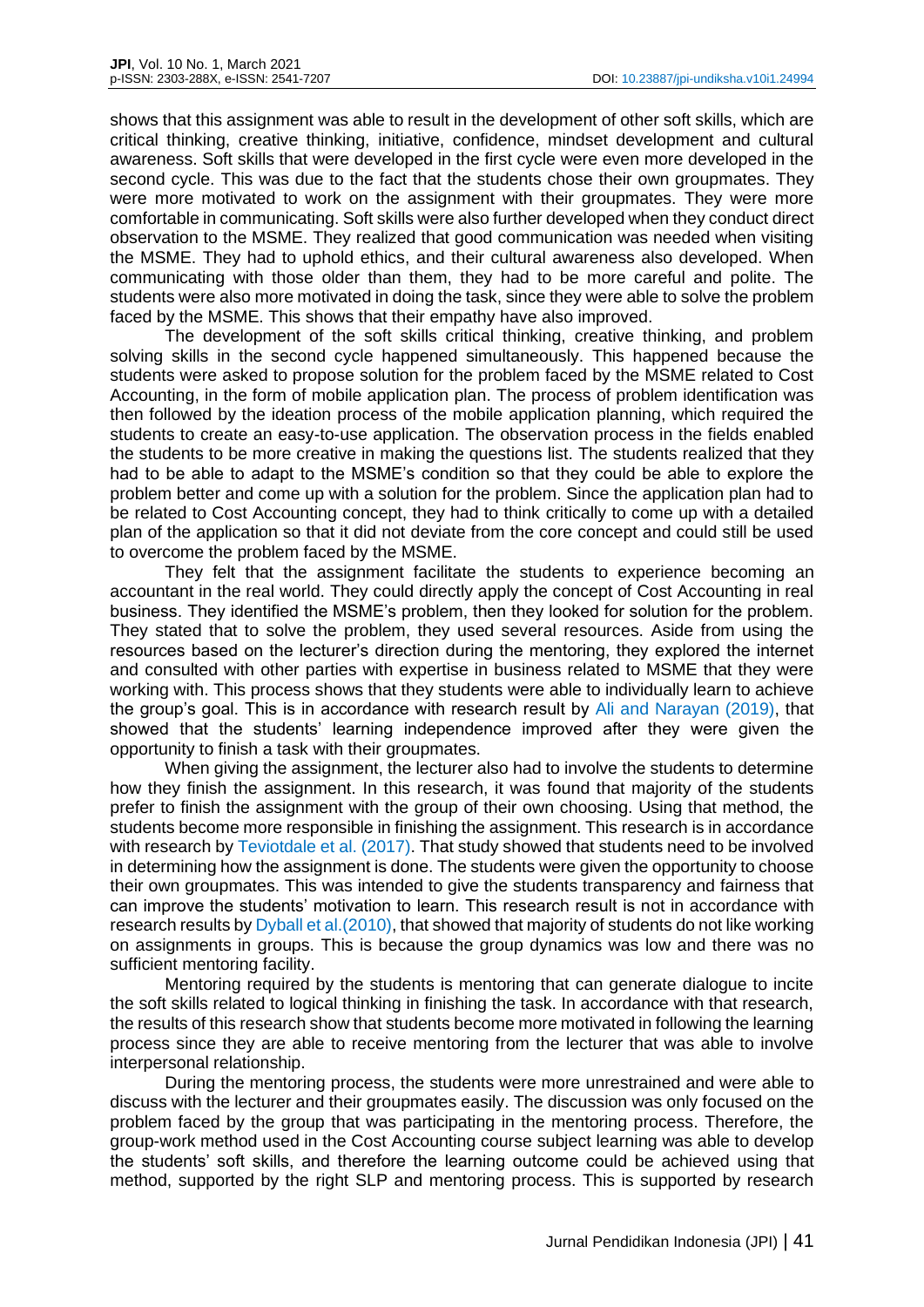result by Zedda et al.(2017). The result of that research stated that the success of the groupwork method in learning has to be supported by the right program planning and sufficient group performance evaluation, to increase the effectiveness of the education and enable students to develop their professional skills.

Based on the reflection result of the second cycle, the researcher found three groups of opinions from the students about the active learning model. The first group liked active learning model. They felt that the active learning model required them to step out of their comfort zone and they gained a lot of new experiences. They had to directly interact with the owners of MSME with different characteristics. One group encountered a problem in setting up one-on-one meeting with the MSME owner. On the other hand, they had to explore the problem faced by the MSME. This condition got them to take the initiative to do direct observation in the fields. They recorded the activities conducted by the MSME and interviewed the employees. This trained their problem solving skills. Several students feel that this learning model is bothersome and tiresome, but was great for the development of both hard skills and soft skills. They were happy since they could apply the concept of Cost Accounting in real business. Several students expressed that through this learning model, they felt more useful for their surroundings. This shows that their empathy has developed. They do not only empathize towards their groupmates, but also tried to solve the problem faced by the MSME.

The second group preferred the active learning process missed with conventional learning. They needed the lecturer's assistance to deliver the materials first before they proceed to active learning. They would like the lecturer to deliver the materials in class, provide practice problems, and then proceed to active learning model. They felt it was difficult to understand the concept of Cost Accounting independently, even when the lecturer has provided the SLP, learning resources in the form of book, power point, and links on the internet at the beginning of the lecture sessions. They were worried that they could not keep up with the rest of their groupmates. This was apparent in the group presentation, students in this group looked unprepared and did not master the presentation materials.

The third opinion was expressed by only one student. For him/her, it was easier to understand what the lecturer deliver in class and to work on practice problems. The student did not like active learning process since the process was quite tough and tiresome. It was hard for the student to follow the work rhythm or his/her fellow groupmates. The other group mates complained about the performance of said student. This student was always unable to fulfill the group's target and constantly asked for assistance from the other members.

# **4. Conclusions and Suggestions**

The result of this research shows that group-work method in the learning of Cost Accounting in an Accounting Study Program could develop students' soft skills. Soft skills that were developed in the first cycle were communication, collaboration, ability to adapt, leadership, and social and emotional learning. In the second cycle, the aforementioned soft skills were further developed with the addition of development of other soft skills, which are critical thinking, creative thinking, initiative, confidence, empathy, mindset development, and cultural awareness. The lecturer's instruction during the learning process highly affects the outcome that will be achieved. The findings of the research show that 90% of students that followed the learning process liked active learning process. All students involved in the process chose to use group-work method during the learning process. 67% of the students liked to select their own groupmates, 19% of the students prefer to follow the group determined by the lecturer, and the other 14% is indifferent between the first or second option. Therefore, it is important for the lecturer to understand the characteristics of the students involved in the learning process in the course subject that he/she is teaching. The students enjoy mentoring since this process builds interpersonal relationship between the students and the lecturer. This closeness made the students comfortable and motivated when working on their assignments.

# **Acknowledgment**

The researcher would like to express gratitude to Ciputra University *LPPM* (Research and Community and Service Institution) that has given the opportunity and funding for this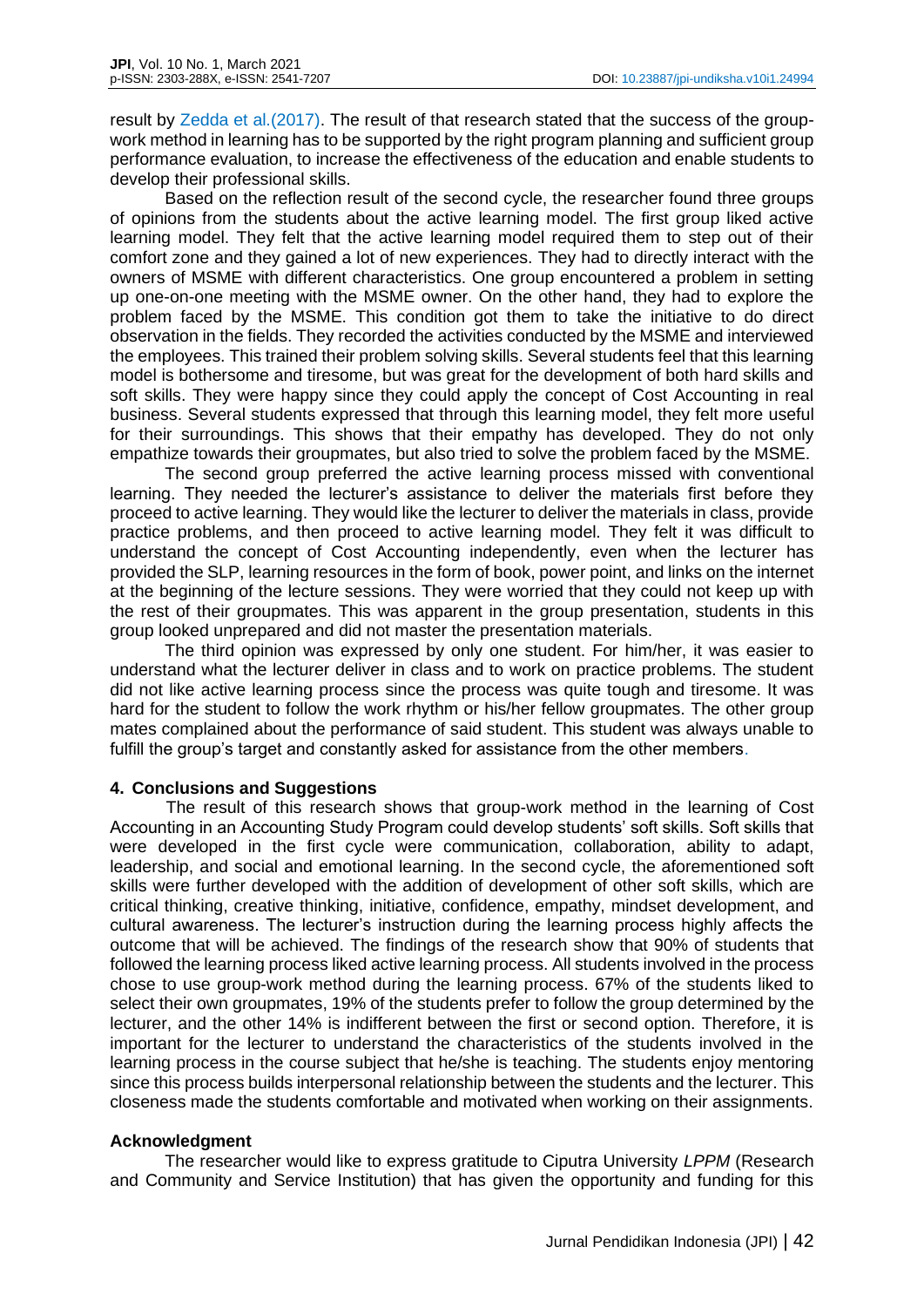research. This research was conducted in accordance with the Letter of Agreement for the Implementation of Research Program Assignments for Fiscal Year 2020, Numbered: 016/UC-LPPM/HIP/SP3H/XI/2019

## **References**

- Adelopo, I., Asante, J., Dart, E., & Rufai, I. (2017). Learning groups : the effects of group diversity on the quality of group reflection. *Accounting Education*, *0*(0), 1–23. https://doi.org/10.1080/09639284.2017.1327360.
- Adnan, N. L., Raihana, N., Sallem, M., & Muda, R. (2019). Is Current Formative Assessment Still Relevant in Turning Students into Deep Learners ? *TEM Journal*, *8*(1), 298–304. https://doi.org/10.18421/TEM81-41.
- Ali, I., & Narayan, A. K. (2019). Self-e ffi cacy and self-regulatory factors as impediments to Pasi fi ka students ' success in accounting education. *Pacific Accounting Review*, *31*(3), 394–412. https://doi.org/10.1108/PAR-06-2018-0040.
- Alshurafat, H., Beattie, C., Jones, G., & Sands, J. (2020). Perceptions of the usefulness of various teaching methods in forensic accounting education. *Accounting Education*, *0*(0), 1–28. https://doi.org/10.1080/09639284.2020.1719425.
- Altrichter, H., Kemmis, S., Mctaggart, R., & Zuber-Skerritt, O. (2002). The concept of action<br>research. The Learning Organization. 9(3). 125–131. research. *The Learning Organization*, *9*(3), 125–131. https://doi.org/10.1108/09696470210428840.
- Anderson, H. J., Baur, J. E., Griffith, J. A., & Buckley, M. R. (2017). What works for you may not work for (Gen)Me: Limitations of present leadership theories for the new generation. *Leadership Quarterly*, *28*(1), 245–260. https://doi.org/10.1016/j.leaqua.2016.08.001.
- Badan Pusat Statistik. (2020). *Berita Resmi Statistik 5 Mei 2020*.
- Biott, C. (1983). 1 The foundations of classroom action‐research in initial teacher training. *Journal of Education for Teaching*, *9*(2), 152–160. https://doi.org/10.1080/0260747830090205.
- Christensen, J., Harrison, J. L., Hollindale, J., Christensen, J., Harrison, J. L., & Hollindale, J. (2018). Implementing team-based learning ( TBL ) in accounting courses. *Accounting Education*, *0*(0), 1–25. https://doi.org/10.1080/09639284.2018.1535986.
- Coady, P., Byrne, S., & Casey, J. (2018). Positioning of emotional intelligence skills within the overall skillset of practice-based accountants : employer and graduate requirements. *Accounting Education*, *27*(1), 94–120. https://doi.org/10.1080/09639284.2017.1384741.
- Deloitte Global Business Coalition For Education. (2018). *Preparing tomorrow's workforce for the Fourth Industrial Revolution | Deloitte | About*.
- Deloitte Global Business Coalition For Education. (2019). *A generation disrupted 2019 Deloitte Global Millennial Survey*.
- Deloitte Insights. (2020). *The social enterprise at work : Paradox as a path forward - 2020 Deloitte Global Human Capital*.
- Dolce, V., Emanuel, F., Cisi, M., & Ghislieri, C. (2020). The soft skills of accounting graduates: perceptions versus expectations. *Accounting Education*, 29(1), 57-76. https://doi.org/10.1080/09639284.2019.1697937.
- Douglas, S., & Gammie, E. (2019). An investigation into the development of non-technical skills by undergraduate accounting programmes. *Accounting Education*, *28*(3), 304–332. https://doi.org/10.1080/09639284.2019.1605532.
- Durocher, S., Bujaki, M., & Brouard, F. (2016). Attracting Millennials: Legitimacy management and bottom-up socialization processes within accounting firms. *Critical Perspectives on Accounting*, *39*(2015), 1–24. https://doi.org/10.1016/j.cpa.2016.02.002.
- Dyball, M. C., Reid, A., Ross, P., & Schoch, H. (2010). Compulsory group work accounting students ' conceptions and suggestions. *Asian Review of Accounting*, *18*(2), 92–105.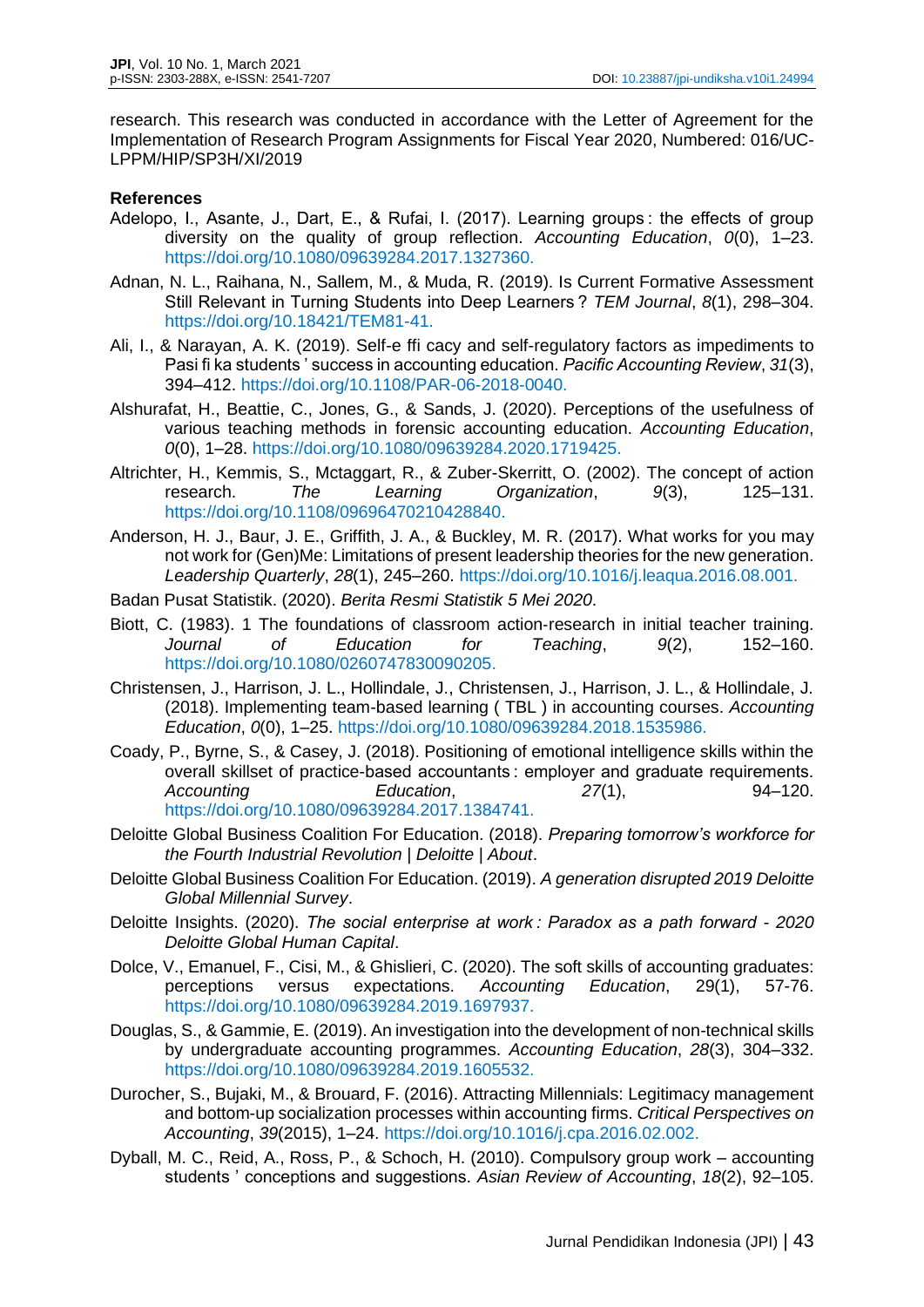https://doi.org/10.1108/13217341011059372.

- Fisher, A. (2019). *Soft Skill Are Hard To Measure And In Demand Can They Be Taught*. World Economic Forum.
- Gioiosa, E. M., & Kinkela, K. (2019). Active learning in accounting classes with technology and communication skills: A two-semester study of student perceptions. *Journal of Education for Business*, *94*(8), 561–568. https://doi.org/10.1080/08832323.2019.1583161.
- Grossman, A. M., & Johnson, L. R. (2017). How employers perceive online accounting education: Evidence from Kentucky. *Journal of Accounting Education*, *40*, 19–31. https://doi.org/10.1016/j.jaccedu.2017.06.002.
- Ibrahim, M., Khairudin, N., & Salleh, D. (2018). Innovation of flipped learning encouraging better communication and critical thinking skills among accounting students. *Journal of Physics: Conference Series*, *1019*(1). https://doi.org/10.1088/1742- 6596/1019/1/012089.
- Kemmis, S dan McTaggart, R. (2014). The Action Research Planner, Doing Critical Participatory Action Research. In *Deakin University* (3rd ed.). Springer. https://doi.org/10.1007/978-981-4560-67-2.
- Levant, Y., Coulmont, M., & Sandu, R. (2016). Business simulation as an active learning activity for developing soft skills. *Accounting Education*, *25*(4), 368–395. https://doi.org/10.1080/09639284.2016.1191272.
- Mckay, J., & Marshall, P. (2001). The dual imperatives of action research. *Information Technology & People*, *14*(1), 46–59. https://doi.org/10.1108/09593840110384771.
- Meret, C., Fioravanti, S., Iannotta, M., & Gatti, M. (2018). The digital employee experience: Discovering generation Z. *Lecture Notes in Information Systems and Organisation*, *23*, 241–256. https://doi.org/10.1007/978-3-319-62051-0\_20.
- Mustofa, R. F., & Hidayah, Y. R. (2020). The effect of problem-based learning on lateral<br>thinking skills. International Journal of Instruction, 13(1), 463–474. thinking skills. *International Journal of Instruction*, *13*(1), 463–474. https://doi.org/10.29333/iji.2020.13130a.
- Nopriyeni, Prasetyo, Z. K., & Djukr. (2019). The implementation of mentoring based learning to improve pedagogical knowledge of prospective teachers. *International Journal of Instruction*, *12*(3), 529–540. https://doi.org/10.29333/iji.2019.12332a.
- Nyanjom, J. (2018). Cycles within cycles: instilling structure into a mentoring self-study action research project. *Educational Action Research*, *26*(4), 626–640. https://doi.org/10.1080/09650792.2017.1386116.

- Papageorgiou, E., & Callaghan, C. W. (2020). Accountancy learning skills and student performance in accounting education: evidence from the South African context. *Accounting Education*, *0*(0), 1–24. https://doi.org/10.1080/09639284.2020.1719426.
- Robinson, D., Schaap, B. M., Avoseh, M., Robinson, D., & Schaap, B. M. (2018). Emerging themes in creative higher education pedagogy. *Journal of Applied Research in Higher Education*. https://doi.org/10.1108/JARHE-08-2017-0099.
- Shatto, B., & Erwin, K. (2016). Moving on From Millennials: Preparing for Generation Z. *The Journal of Continuing Education in Nursing*, *47*(6), 253–254. https://doi.org/10.3928/00220124-20160518-05.
- Shawver, T. J. (2020). An experimental study of cooperative learning in advanced financial accounting courses. *Accounting Education*, *0*(0), 1–16. https://doi.org/10.1080/09639284.2020.1736589.
- Shehata, N., Mitry, C., Shawki, M., & El-helaly, M. (2019). Incorporating Nearpod in undergraduate financial accounting classes in Egypt classes in Egypt. *Accounting Education*, *0*(0), 1–16. https://doi.org/10.1080/09639284.2019.1704806.
- Sugahara, S., & Dellaportas, S. (2018). Bringing active learning into the accounting classroom.

Oxford Economics. (2020). *Workforce 2020*. Oxford